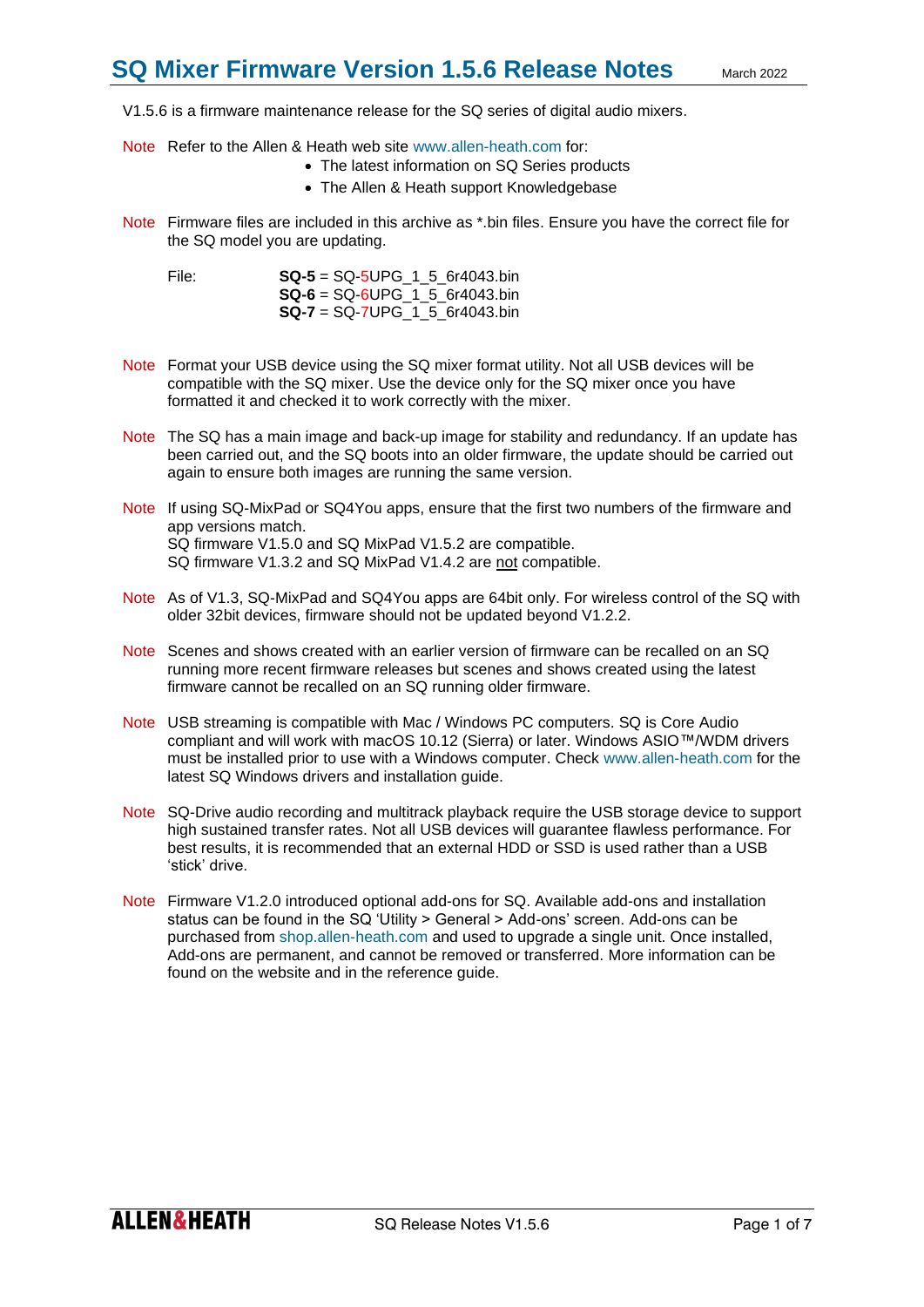# **V1.5.6**

# **Additional Features:**

ID-1843: Support for DX012 following component changes.

ID-1866, ID-1867, ID-1868: Support for latest SQ hardware following component changes.

# **Known issues – SQ-Drive:**

Loss of power or unplugging a device during multi-track or stereo record may result in the current recording being lost.

# **Known issues – Audio not passing when attempting to load an unavailable add-on:**

When loading a show which uses an add-on not available in the installed firmware, a default processing unit will be loaded, but audio will not pass until the processing has been switched out. This can happen when a show saved on newer firmware is loaded into an SQ running older firmware.

## **Known issues – Incorrect sync with MixPad when Mixer Config is changed:**

Adjusting the Mixer Config on the desk will cause issues in the SQ-MixPad I/O Patch screen until the app has been disconnected and reconnected. For this reason, SQ-MixPad should only be connected after Mixer Config settings have been applied at the desk.

# **Known issues – Loaded MixPad Offline show not copied when updating on PC/Mac:**

When updating the SQ MixPad app on a PC or Mac, the show loaded in Offline mode is not automatically copied across to the new version. Best practice is to store the currently loaded show before updating, then install the new version of MixPad and recall the show being worked on *before* uninstalling the older version.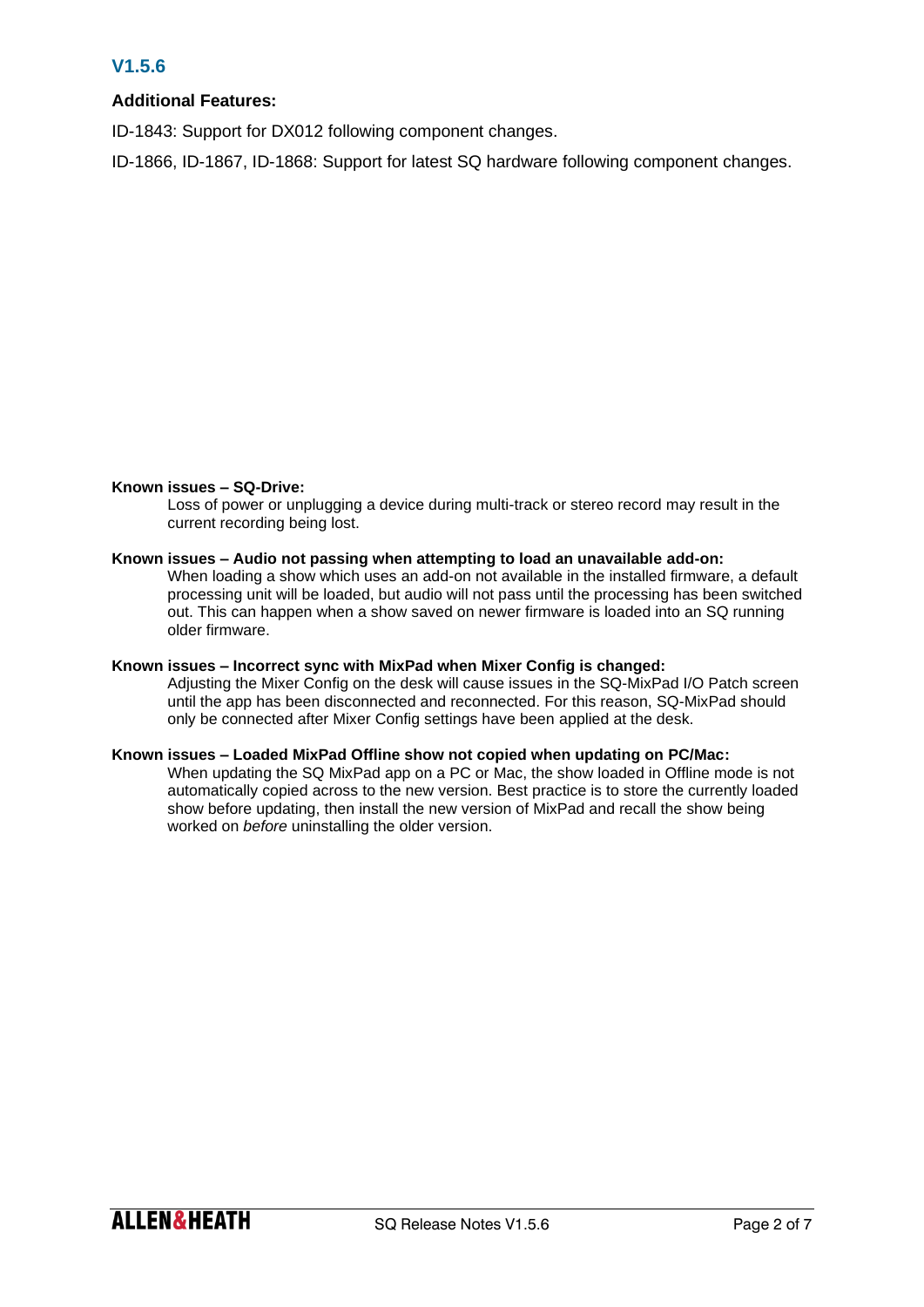# **Previous Versions**

## **V1.5.5** Maintenance release

- ID-1841: Support for AR2412, AR84 and AB168 following component changes.
- ID-1842: Support for DX164W following component changes.
- ID-1847: Support for DX-32 following component changes.

#### **V1.5.4** Maintenance release

- Support for GX4816 and DX168 hardware following component changes.
- ID-1833: Input channels assigned to AMM when muted now display meter correctly.
- ID-1763: AMM fader positions display correctly after switching overview sections.
- ID-1762: Correct number of slots shown when using MixPad to switch number of AMM's.
- ID-1765: On-screen keyboard no longer closes on multi-touch.
- ID-1817: Copy/Paste/Reset on Scene list respects User Permissions.

#### **V1.5.3** Maintenance release

Support for latest SQ hardware following component changes.

#### **V1.5.2** Maintenance release

- Support for SQ MADI option card.
- ID-1807: 'Loading' text added to SQ-Drive multitrack screen.
- ID-1814: Potential control layer freeze when simultaneously viewing RTA on PEQ, using SQ-Drive and introducing lots of control messaging.
- ID-1816: Incorrect labelling of FX Return channels after re-patching.
- ID-1820: SQ-Drive recording FX Return files not created after re-patching.

#### **V1.5.1** Maintenance release

- ID-1782: Display may freeze when viewing RTA on PEQ whilst using SQ-Drive.
- ID-1779: Noises on local input sockets presenting on small number of units.
- ID-1804: Multitrack recording to SQ-Drive could stall in some circumstances.
- ID-1794: 'Socket used' indication incorrect in I/O screen when patching Direct Outs to ME.
- ID-1793: Talkback output to ME unlabelled resulting in incorrect auto assignment.
- ID-1792: NRPN fader law not recalled correctly on system reboot.
- ID-1778: SQ-Drive stereo record meters incorrectly labelled.
- ID-1596: DT preamp control can be lost when soft rebooting Dante V2 option card.

## **V1.5.0** Feature release

- New add-ons available: Bucket Brigade Delay, Echo, Hypabass.
- 'Channel RTA' added for PEQ and GEQ.
- 48kHz USB option (USB-B and SQ-Drive).
- Record/playback up to 32 channels to/from SQ-Drive.
- Record only patched channels to SQ-Drive.
- USB Meters screen.
- DCA Spill function including 'Spill On Sel' option.
- Additional DCA options for Global and Scene recall filters.
- HPF/LPF options on PEQ.
- Input channel HPF slope options.
- 'Safe' Patching switch option.
- 1-to-1 block patching on I/O screen.
- Show channel delay in Milliseconds, Samples, Meters or Feet (with air temperature variable).
- Higher resolution control for channel delays.
- FX Screen follow Sel option.
- Current Mix/DCA Spill displayed on-screen.
- NRPN Fader Law 'Audio Taper' option.
- Auto network IP address assignment.
- Support for V2 Dante Option Card.
- SQ-MixPad additions Full RTA support, 3 instances, New Routing screen, Online AMM control, Online insert setup, Online scene management, Safe patching, Offline Scene and Library management, Offline 'share' function, 'URL Hook' added.
- New soft control additions DCA Spill (SoftKey, Soft Rotary Key, Footswitch), SQ-Drive Arm/Rec/Stop, FX Mute (Soft Rotary Key).
- ID-1577: Updates to De-Esser add-on including new filters.
- ID-1546: Patchable talkback output (post 'Talk' key).
- ID-1497: Default name added to factory libraries.
- ID-1696: Soft Control option lists sorted alphabetically.

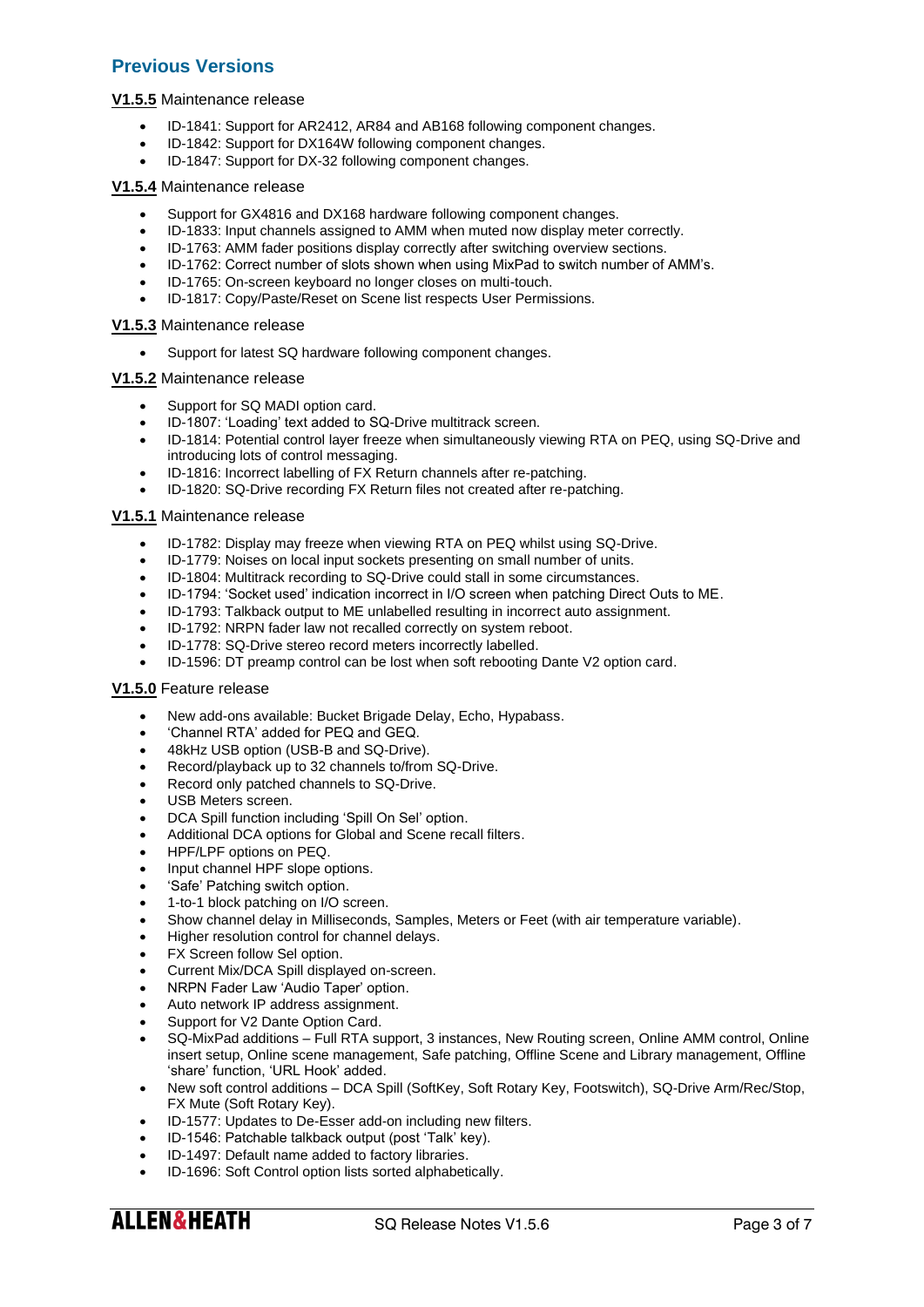- ID-1033: SQ-Drive store recorded channel name in file metadata.
- ID-1011: Indication of used socket in I/O screen.
- ID-1394: I/O screen local AES output socket control enabled.
- ID-954: Use reset key with pan control for L-C-R switching.
- ID-1758: 'Next Scene:' persistent through mix config change.
- ID-1675: SQ-Drive Current track remains selected after 'Play Single'.
- ID-1655: Soft Rotary Keys set to mute now indicate Mute Group/DCA muting.
- ID-1654: Soft Rotarys set to FX parameter correctly illuminate when available.
- ID-1564: Tie Lines patched to ME now contain identifiers.
- ID-1498: PAFL and Talkback settings included in Role resets.
- ID-1550: DynEQ/MultiBD removed possibility to control a non-visible parameter.
- ID-1527: Pending ganging changes discarded on any change to mixer config.
- SQ4You-190: Group wheel indicator added when a channel is muted.
- SQ4You-192: Channels can be controlled whilst muted.
- ID-1749: Unused FX Sends removed from CH to All Mix.
- ID-1661: SoftKey SQ-Drive controls disabled when USB-B mode is active.
- ID-1620: MIDI NRPN's using MSB/LSB equal to 0x7F respond correctly.
- ID-1569: Incorrect name could be displayed in USB scene delete pop-up.
- ID-1555: 'Add-on unavailable' pop-up displays correctly when using SQ-MixPad 'Push'.
- ID-1535: SLink option card displays 'I/O card fitted' icon correctly on initial boot.
- ID-1595: Shutdown process could trigger SQ-Drive playback if paused.
- ID-1563: I/O screen channel name correct after channel library recall.
- ID-710: Changing playback files could generate audio artefacts in recording.

#### **V1.4.4** Maintenance release

• ID-1501: Factory reset could cause incorrect marking of scene storage location states.

#### **V1.4.3** Maintenance release

- ID-1558: Channel Name and Colour now update throughout system on library item recall.
- ID-1552: Members no longer removed from gang after MixPad push and scene recall.
- ID-1559: Surface Master fader correctly linked to MixPad when in GEQ Fader Flip.
- ID-1553: 'Hall Choral HF' FX Preset 'Ref Detail' value corrected.
- ID-1562: Fixed V1.4.2 FPGA image which caused unwanted noise on some units.

#### **V1.4.2** Maintenance release

- ID-1528: Added labelling to MultiBD4 LM band.
- ID-1543: Multiple DAW methods added to SysEx naming via DAW Control Driver.
- ID-1532: CH to All Mix now works on ganged channels.
- ID-1529: MultiBD 'Link' and 'Rel' functions fixed.
- ID-1540: DynEQ4, and MultiBD metering corrected.
- ID-1526: PEQ Library HPF recall corrected.
- ID-1525: Subnet mask for static address can be edited.
- ID-1523: Input gangs now function with 12 members.

## **V1.4.1** Maintenance release

- ID-1504: Insert state correctly translated from previous firmware revisions.
- ID-1508: USB libraries can be transferred when there is no stored user library on console.
- ID-1492: DynEQ master trim meter level corrected.
- ID-1493: MultiBD3 and MultiBD4 master trim meter corrected.
- ID-1426: SoftKey and Footswitch Scene Recall scene list updates correctly.

# **V1.4.0** Feature release

- New add-ons available: DeEsser, Multiband Compressors (MultiBD3/MultiBD4), Dynamic EQ (DynEQ4).
- Ganging.
- Per-scene recall filters.
- USB Scene and Library archiving.
- Copy Paste Reset of Scenes and Per-scene recall filters.
- IO Page socket control.
- Sync Mode for SQ-MixPad connection.
- MIDI NRPN control of Levels, Panning/Balance, Mutes, Assignments, SoftKeys.
- Mono matrix option.
- Preamp on surface option.
- Processing screen follows surface option.
- PEQ band follows screen option.
- Name/Colour options in channel library.
- HPF option in PEQ library.

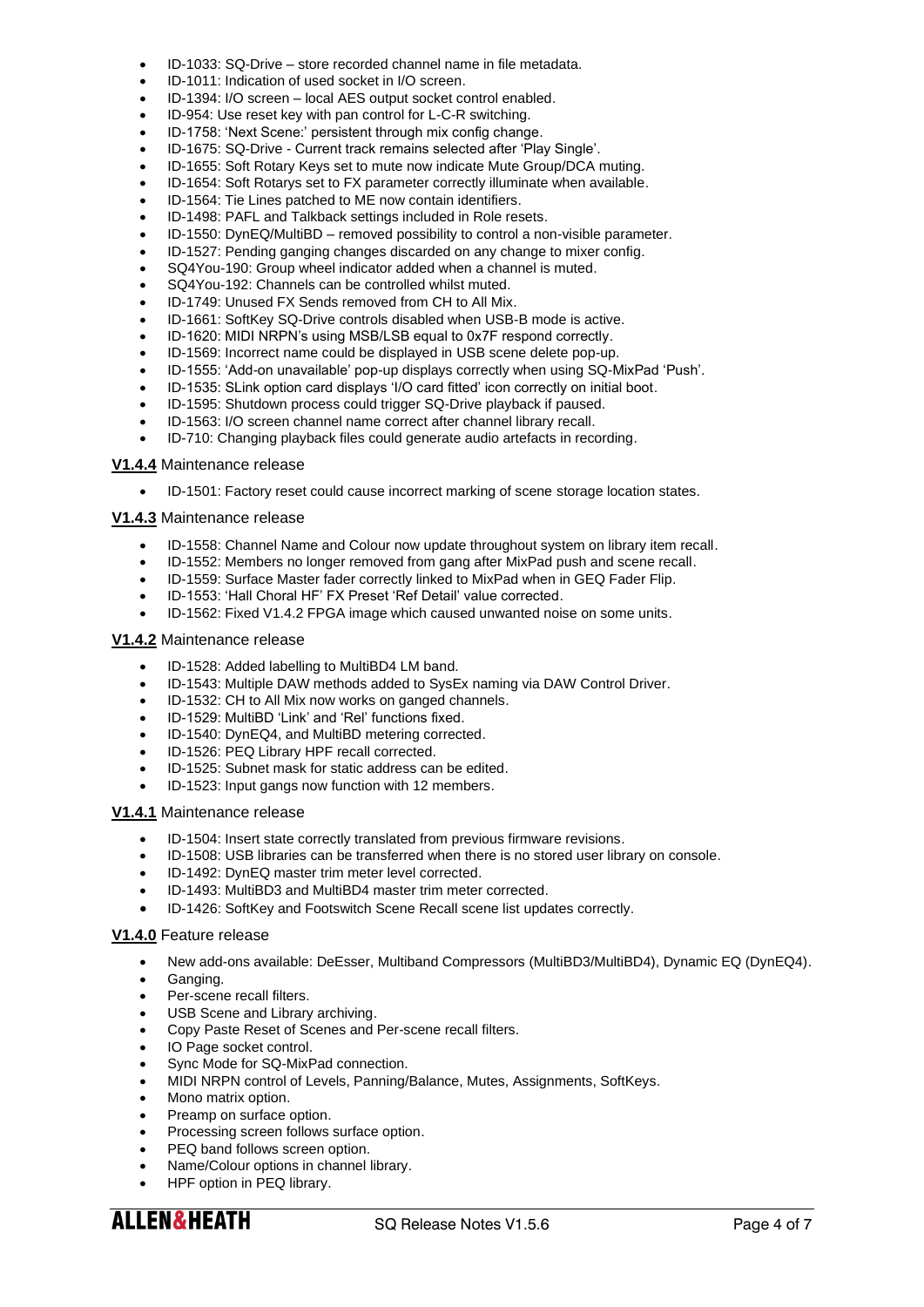- New soft control additions MIDI program changes, note on/off, Listen Level.
- SQ-MixPad additions Offline mode, follow SQ channel/mix options, PAFL setup, channel routing screen.
- Support for DX32 modular expander added.
- Global recall filters re-organised and extended.
- SQ-Drive performance metering.
- RTA peak band indication in GEQ Fader Flip.
- Socket number displays on channel LCD display.
- Channel and strip numbers added to strip assign.
- Touch scrolling added to all on-screen lists.
- ID-1201: Channel ms delay control improved.
- ID-1227: Compressor parallel path Dry/Wet control improved.
- ID-819: Channel mute time when engaging/disengaging PAD reduced.
- ID-620: Fader calibration process no longer requires rebooting.
- ID-720: Removed persistent metering when dSnake unit is disconnected.
- ID-1008: Mixer shutdown gracefully closes SQ-Drive recording.
- ID-1149: Reset Mix Settings button blocked correctly using user permissions.
- ID-1044: Input patch filtered when preamp recall blocked.
- ID-1266: SQ-Drive seek bar appears correctly on first launch of screen.
- ID-1276: SQ-Drive recording to maximum length no longer lists two recordings in playback.
- ID-565: Stereo insert left disconnects correctly when right send is repatched elsewhere.
- ID-1390: Corrected issue with incorrect output patching when switching mix stereo/mono.
- ID-894: Insert LED correctly displays status on scene recall.
- ID-807: FX Library items now contain Dry/Wet levels when stored as insert.
- ID-563: Insert point In/Out status persists when creating or editing.
- ID-1307: Correction to stereo flag when sending mix channels to a ME system.
- ID-364: Preamp surface control does not affect trim when Mix Ext In has no preamp available.
- ID-1339: AR84 Tie Line patching now persistent after power cycle.
- ID-1271: Routing screen now displays from LHS on opening.
- ID-1287: Fixed inconsistency in AFL/PFL on LR when switching output AFL setting.

## **V1.3.2** Maintenance release

• ID-1280: Incorrect skins displayed for the two units of DEEP compressor 'Peak Limiter 76'.

#### **V1.3.1** Maintenance release

- SQ-MixPad additions Control of DEEP compressor and GEQ plug-ins.
- ID-955: Fixed intermittent distortion on USB-B streaming on known systems with issues.
- ID-351: Reduced chance of dropout on USB-B streaming when using xHCI controllers.
- ID-730: Improved network buffer behaviour to better deal with bad connections to devices.
- ID-749: Reduced chance of desk freeze due to bad device connection on network.
- ID-1256: SQ-Drive Multitrack and stereo playback meters display only on the relevant SQ-Drive playback window.
- ID-1247: SQ-Drive Fixes for intermittent distortion on multitrack recordings.
- ID-1254: SQ-Drive Loading a multitrack for playback no longer causes issues with stereo playback.
- ID-1255: SQ-Drive Fixed issue where multitrack recording could stop seconds before the end of the file.
- ID-1203: DEEP Tube Stage Preamp metering now displays correctly when switching between stereo and mono channels.
- ID-1238: Solved issue with GUI layers being displayed out of sequence on screen.
- ID-1244: Solved issue where channels strips could display incorrectly when selecting mixes.
- ID-1252: Solved issue where channel name could be applied to incorrect channel when switching layers.

## **V1.3.0** Feature release

- Support of SLink and Waves cards added.
- Support for DX164-W added.
- New add-ons available: DEEP 16T, 16VU, Mighty, Opto and Peak Limiter 76 compressors. Proportional, DiGi and Hybrid GEQ's.
- New Listen bus with patchable outputs.
- Master fader 'Listen Level' mode.
- Reset Mix Settings roles.
- Tie Line patching.
- Input Patch Libraries.
- External In to PAFL.
- Patchable PAFL output.
- User permissions.

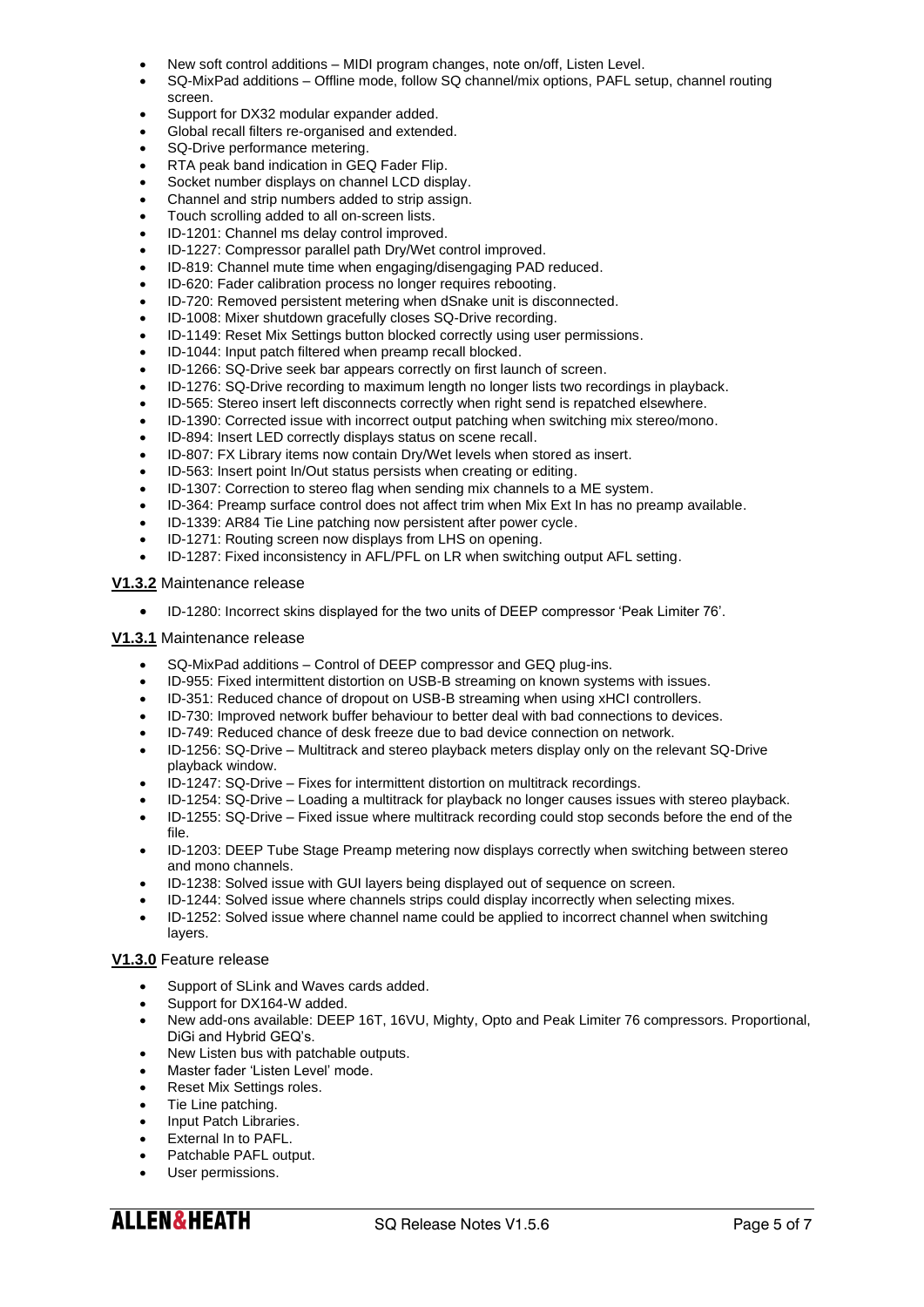- Compressor 'Ducker Mode' added.
- Extra Soft Rotary options including MIDI, assignable Soft Rotary key functions, plus the addition of displayed values and display using the 'View' key.
- Touch and drag control of PEQ.
- SQ-MixPad additions User permissions, I/O Patching, FX parameter and SigGen control.
- ID-1002: USB drives with file systems other than FAT can now be formatted by the SQ mixer.
- ID-831: SQ-Drive extended file type support for .wav files.
- ID-1007: SQ-Drive added error reporting for drive faults and invalid formats.
- ID-222: Improved/increased touch areas for on-screen buttons and parameters.
- ID-914: AMM strip colour matches channel colour.
- ID-384: SQ-Drive faster show storage.
- ID-930: AMM Scene Safe icon could be incorrect after reboot.
- ID-932: Audio present on left side of a stereo output when setting output balance to hard right.
- ID-925: Scale and acceleration of Soft Rotary controls improved.
- ID-919: Stereo playback from SQ Drive could occasionally become distorted after a Show recall or power cycle.
- ID-454: PAFL Follow Mix behaviour corrected when changing the setting after selecting a mix to PAFL.
- ID-1108: Signal on SLink channels 17-24 could have reduced level when in dSnake mode.
- ID-1114: SQ-Drive corrected stop button and seek position behaviour when stopped.
- ID-1035: SQ-Drive corrected seek position behaviour during playback.
- ID-1021: SQ-Drive correctly display elapsed and remaining times whilst paused.
- ID-1032: SQ-Drive continue track playback whilst a new track is selected.
- ID-466: SQ-Drive multiple improvements including wrap-around (play all) behaviour, current track display, and appearance of controls.
- ID-772: USB source now correctly stored with show.
- ID-606: Soft Rotary displays now correctly update when changing names.
- ID-479: LF and HF Width rotary control now updates illumination correctly to show when shelf mode has been engaged or disengaged.
- ID-641: Corrected Soft Rotary key illumination when used for Pad or Polarity.
- ID-921: Soft Rotary set to main level has persistent display when no channel is selected.

## **V1.2.2** Maintenance release

Support for SQ Dante card added.

#### **V1.2.0** Feature release

- D-Classic Automatic Mic Mixing added.
- Support for DX-Hub.
- 'Chorus' and 'Noo Phaser' FX units added.
- Assignable Channel Colours.
- Factory Processing Libraries added.
- Input to PAFL source point selection added.
- ID-839: Fix UDP port numbers to allow port forwarding.
- ID-784: Match Frequency and Width values on PEQ screen to hardware.
- ID-739: Add categories to FX Library.
- ID-447: Enable selection of 'Processing' or 'Routing' screen key before selecting channel.
- ID-852: Channel settings recalled incorrectly when changing channel stereo status.
- ID-812: Stereo width changes can cause issues when switching channels back to mono.
- ID-804: AR/AB units can dropout or enter update mode.
- ID-803: Static IP settings not updating correctly.
- ID-723: Changing gate sidechain source from 'self' on SLink input channel mutes audio.
- ID-726: Selecting PAFL on SQ-MixPad changes 'Sel' on surface.
- ID-721: 'PAFL Follow Mix' does not work in 'Fader Flip' mode.
- ID-468: Master fader does not update when level changed on SoftRotary.
- ID-437: Next scene does not update after scene name change.
- ID-634: Surface can freeze with bad connection to SQ-MixPad app.

# **V1.1.0** Feature release

- 'Tube Stage' DEEP Preamp model added.
- Support for SQ-MixPad app added.
- ID-536: Library closes on recall.
- ID-478: Unassign button added to Insert screen.
- ID-626: PAFL of mix channels sourced pre-delay.
- ID-702: Group routings non-persistent.
- ID-290: Secondary Remote Audio Units enumerated correctly.
- ID-686: AR84 supported as only connected device.
- ID-713: Fix for DX preamp control.